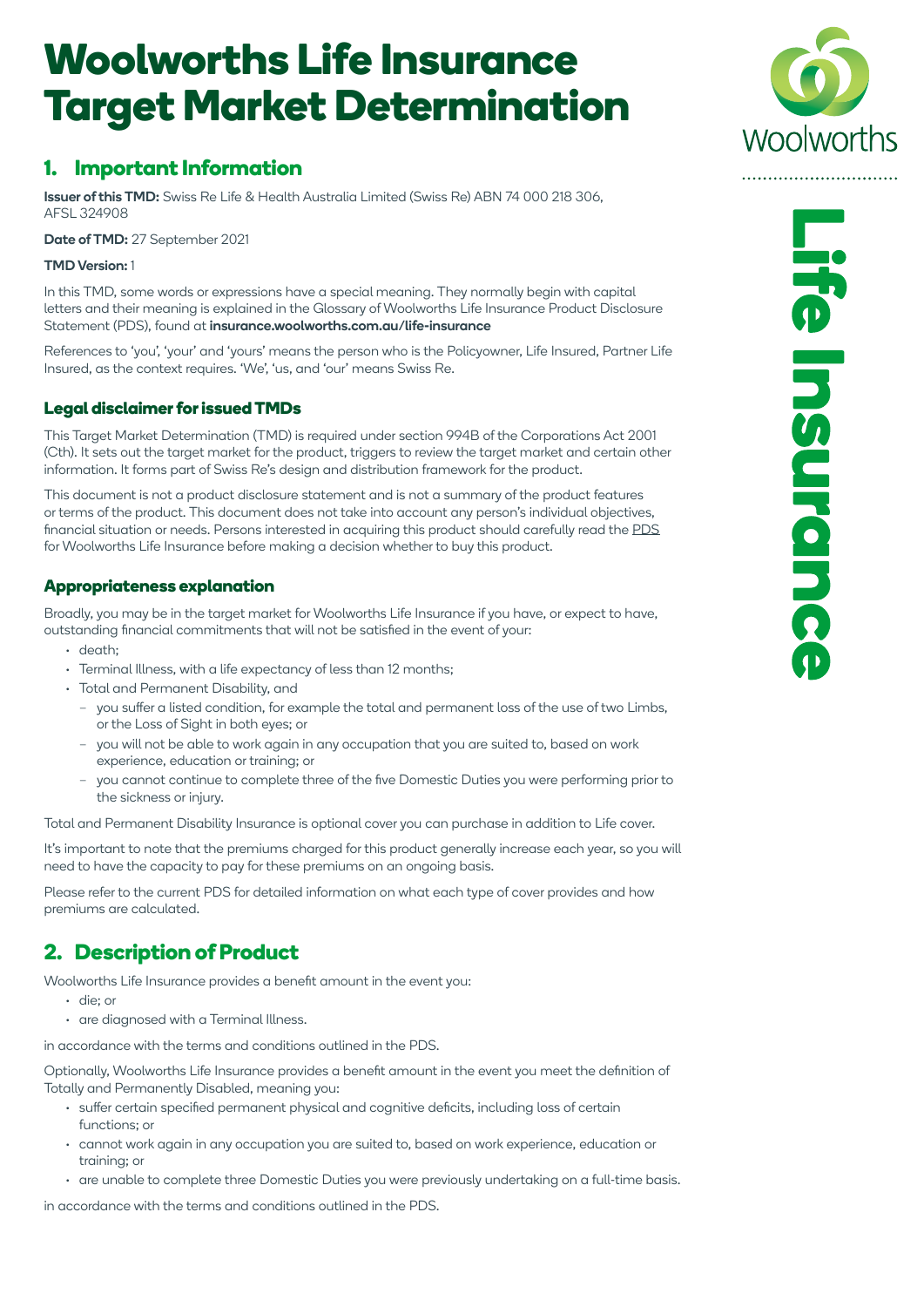

#### **Key attribute**

Key attributes of Woolworths Life Insurance include:

- the payment of premiums if premiums are not paid when due, the policy will end (subject to the required notice periods), in which case you would no longer be covered and cannot make a claim.
- premium structure premiums will generally increase with your age each year the policy is held.
- eligibility criteria you may be ineligible for cover if you do not meet the eligibility criteria for this product. Eligibility criteria includes: – age;
	- employment status; and
	- residency status.
- there are exclusions as follows:
	- if you die or have a Terminal Illness as a result of a self-inflicted injury within 13 months of the policy commencing, the policy increasing, or the policy recommencing after it was cancelled.
	- for optional Total and Permanent Disability Insurance, we will not pay a benefit where the condition is as a result of an intentional or deliberate self-inflicted injury.

We will also not pay any benefits where we have agreed with you a special term in respect of your cover that specifically excludes the event or condition leading to the claim.

The underwriting process can also impact the price of your premium, the sum insured available to you and the terms and conditions of the insurance policy, and in some cases may result in us declining to offer you cover.

Please refer to the PDS for further information about what Woolworths Life Insurance does and doesn't cover.

## **3. Description of Target Market**

Your objective may be to reduce your exposure to outstanding financial commitments (including to dependents such as spouse or children) that will not be satisfied by your estate in the event of your death, Terminal Illness such as:

- mortgage and other debt servicing costs;
- final expenses;
- medical costs;
- transportation and accommodation costs; and/or
- personal and palliative care.

By choosing to add optional Total and Permanent Disability, your objective may be to reduce your exposure to outstanding financial commitments that will not be satisfied should you become incapable of working in an occupation you are suited for, or complete three Domestic Duties you could previously, ever again. These financial commitments could include:

- mortgage and other debt servicing costs;
- income replacement:
- medical costs;
- transportation and accommodation costs; and/or
- personal and palliative care.

The premium structure of Woolworths Life Insurance is called a stepped premium. This means that it will generally increase each year as you age. As such, you will need to have the capacity to pay current and future premiums.

#### **Demographic and eligibility requirements**

The information below shows the demographic and eligibility requirements of the target market for Woolworths Life Insurance products.

Australian Residents who are within the acceptable range of our health and lifestyle requirements, in the following age brackets:

| Age at application | <b>Woolworths Life Insurance</b><br><b>Benefit Amount</b> | <b>Woolworths Total and</b><br><b>Permanent Disability</b><br><b>Insurance Benefit Amount</b> | Woolworths Total and<br><b>Permanent Disability</b><br><b>Insurance Domestic Duties</b><br><b>Benefit Amount</b> |
|--------------------|-----------------------------------------------------------|-----------------------------------------------------------------------------------------------|------------------------------------------------------------------------------------------------------------------|
| $18 - 45$          | \$1,500,000                                               | \$1,000,000                                                                                   | \$500,000                                                                                                        |
| $46 - 55$          | \$750,000                                                 | \$750,000                                                                                     | \$500,000                                                                                                        |
| $56 - 60$          | \$500,000                                                 | \$250,000                                                                                     | Not available                                                                                                    |
| $61 - 65$          | \$500,000                                                 | Not available                                                                                 | Not available                                                                                                    |